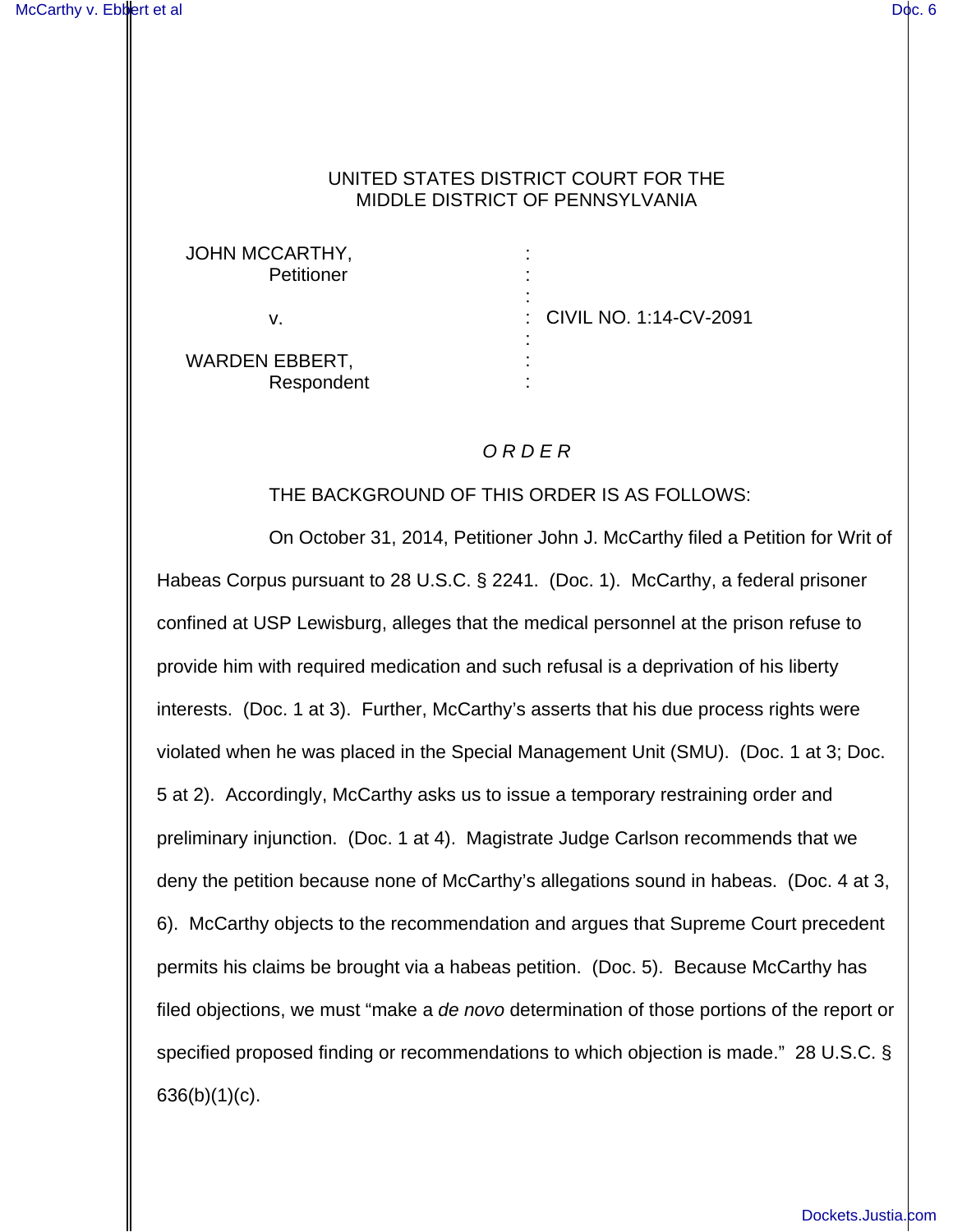Prisoners may only use "habeas corpus (or similar state) remedies when they seek to invalidate the duration of their confinement – either *directly* through an injunction compelling speedier release or *indirectly* through a judicial determination that necessarily implies the unlawfulness of the . . . custody." Wilkinson v. Dotson, 544 U.S. 74, 81 (2005); see also Bonadonna v. United States, 446 F. App'x 407, 409 (3d Cir. 2011). If a prisoner is challenging a condition of confinement or "attacking something other than the fact or length of his confinement, and he is seeking something other than immediate or more speedy release . . .[,] habeas corpus is not an appropriate or available federal remedy." Preiser v. Rodriguez, 411 U.S. 475, 494 (1973). A civil rights action is the appropriate vehicle for such a claim. Leamer v. Fauver, 288 F.3d 532, 542 (3d Cir. 2002).

Here, McCarthy challenges his medical treatment and his placement in the SMU. With respect to the medical treatment, McCarthy "does not seek an [immediate or] speedier release, only different medical care, and he thus must proceed through a civil rights action after exhausting his administrative remedies . . . ." Bonadonna, 446 F. App'x at 409. With respect to his placement in the SMU, McCarthy only challenges the condition of his confinement, not the execution of his sentence. See Bedenfield v. Lewisburg, 393 F. App'x 32, 33 (3d Cir. 2010). He makes no allegation that his placement in SMU is inconsistent with his sentencing judgment, and he makes no allegation that his removal from the SMU would shorten his confinement. See Cardona v. Bledsoe, 681 F.3d 533, 537 (3d Cir. 2012). Thus, those claims must also proceed